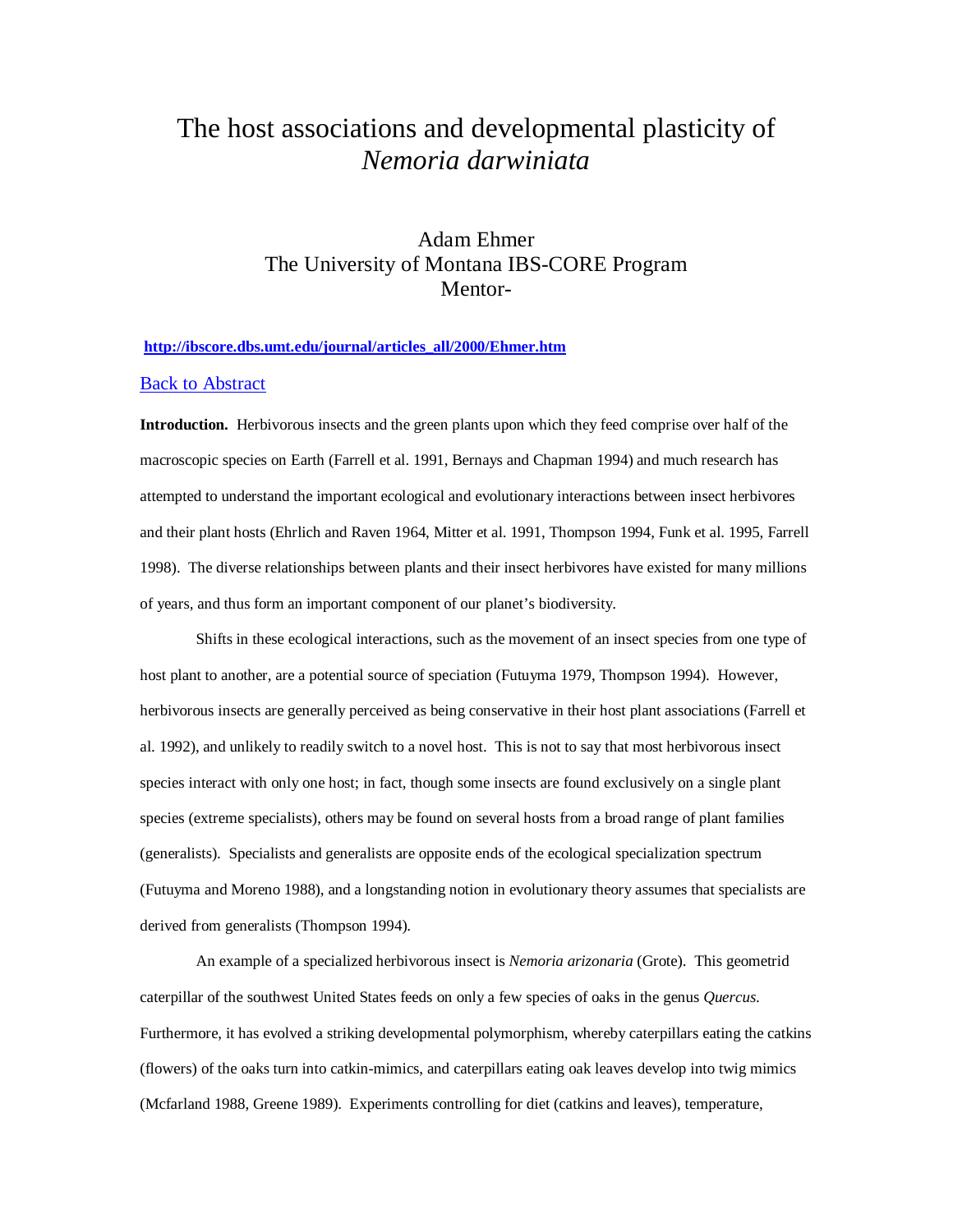photoperiod, and reflected light (yellow or green) revealed that diet alone is the cue that triggers this developmental response (Greene 1989, 1996). This species also possesses a specialized hiding behavior: the caterpillars of either morph will actively seek out its respective cryptic background if placed on another part of the plant (Greene 1989). The narrow host range of this species, along with selective forces such as predation have likely favored the evolution of such specialized traits (Greene 1999).

The developmental switch displayed by *Nemoria arizonaria* is an example of a polyphenism, in which an individual has the capacity to develop any of several discrete phenotypes depending on external, environmental or social conditions (Greene 1999). The evolution of polyphenisms, and phenotypic variation in general, "is emerging as one of the most exciting fields in biology" (Greene 1999), and may have strikingly contrasting predictions for specialists and generalists. Highly specialized organisms, such as *Nemoria arizonaria* or the dung beetle *Onthophagus acuminatus*, may display a threshold developmental response: discrete morphologies are produced from variation in diet. *Onthophagus acuminatus* males produce horns or do not produce horns on the basis of the amount and quality of dung they receive as larvae (Emlen 1994, 1996, 1997). Adult male morphology in turn affects an individual's mating strategy, with horned males guarding the tunnels of females and hornless males dig side tunnels that may bypass the guarding male.

If the environmental scenarios favoring the evolution of a threshold developmental response in specialists seem straightforward, then by contrast the developmental plasticity of generalists is relatively unclear. If we assume that specialists are derived generalists, then we might predict that phenotypic plasticity in a generalist is flexible, but perhaps the variation is more continuous rather than discrete. Furthermore, though the selection pressures experienced by a specialist and a generalist may be similar, the fact that a generalist experiences more environmental conditions than a specialist might preclude each phenotype's ability to fulfill its adaptive purpose. For example, in the case of our cryptic caterpillar, a similar generalist caterpillar might not "match" its background as well as the specialist. It should appear obvious then, that our appreciation and understanding of the diversity of examples, underlying mechanisms, and evolutionary and ecological reasons favoring phenotypic variation is truly just beginning.

In this study, I have examined the phenotypic variation expressed by an organism at the opposite end of the ecological specialization spectrum from *Nemoria arizonaria*, its generalist congener *Nemoria*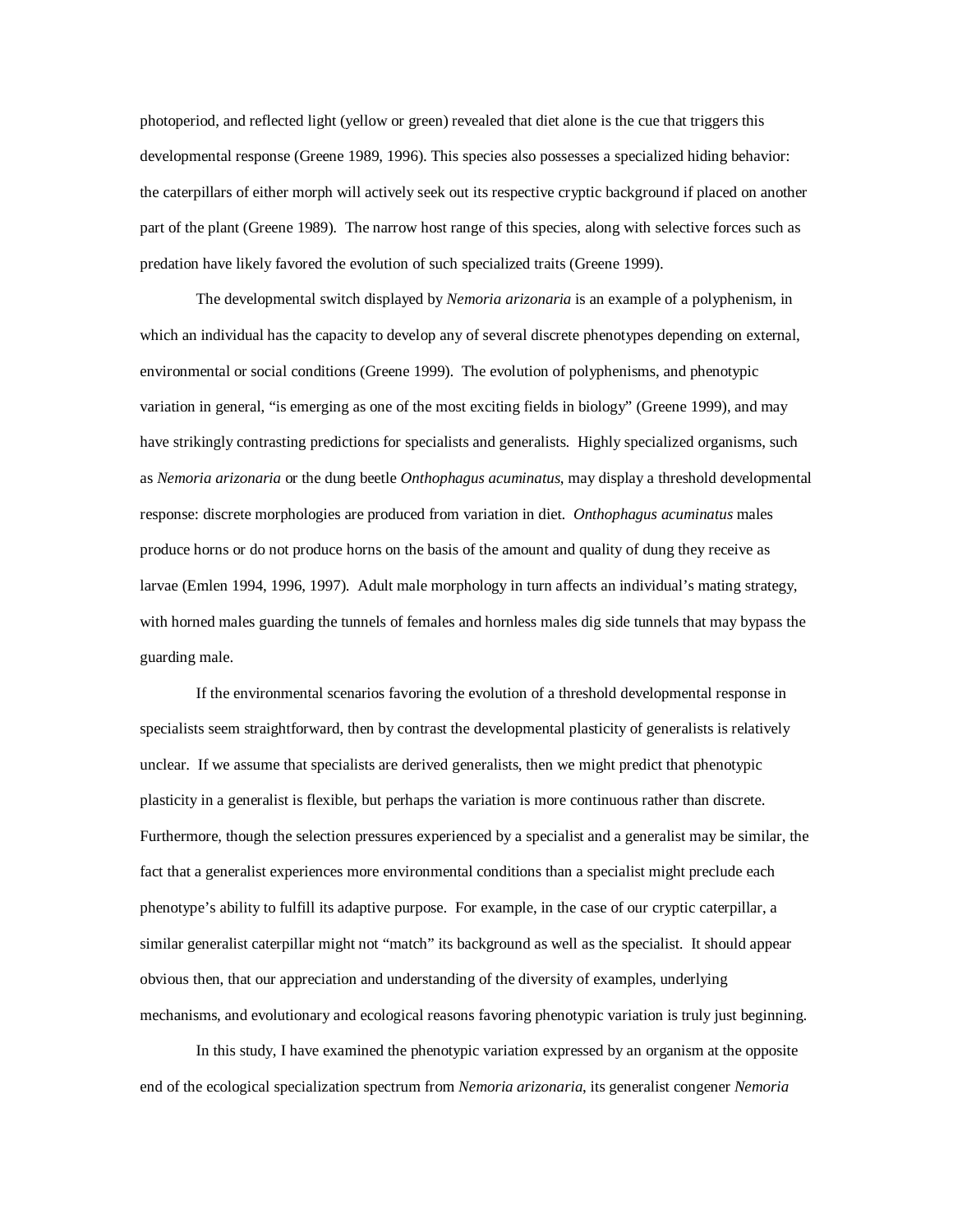*darwiniata* (Dyar). The purpose of the study was threefold: to illuminate the biology and local host associations of a poorly known caterpillar; to conduct rearing experiments to determine if phenotypic plasticity exists, and whether this depends on the host plant; to see whether phenotypic plasticity, if present, is more continuous than in the specialist congener *Nemoria arizonaria.*

*Nemoria darwiniata* is a host generalist that's range covers the western United States (Fig.1). It is purported that the caterpillars feed on many broadleaf woody plants from several families, including Rhamnaceae (*Ceanothus* sp.)*,* Salicaceae (*Salix* sp.), Ericaceae, Anacardaceae (*Rhus* sp.) and Fagaceae (*Quercus* sp.) (Ferguson 1969, Ferguson 1985, Miller 1995). Miller (1995) also stated that caterpillars of *N. darwiniata* may be different colors, however no systematic studies had been undertaken to determine the influence of diet on larval development.

**Methods.** We captured *Nemoria darwiniata* moths at blacklights in the Rattlesnake Mountains and the Garnet Mountains near Missoula, Montana between 25 June and 4 August 2000. Gravid females were placed in separate vials and either remained in these vials until they laid their eggs, or were placed into separate flight cages for oviposition experiments.

To separate between maternal effects and the influence of food plant, we divided sibling groups of caterpillars and reared related individuals on different hosts. Each larva was placed in a separate plastic container with a sprig of fresh vegetation. Stems of the food plants were placed in aquapics to keep food fresh. Fresh vegetation was provided for larvae every second or third day as needed. Caterpillars were raised in the Health Sciences building on the University of Montana campus and at the Biological Research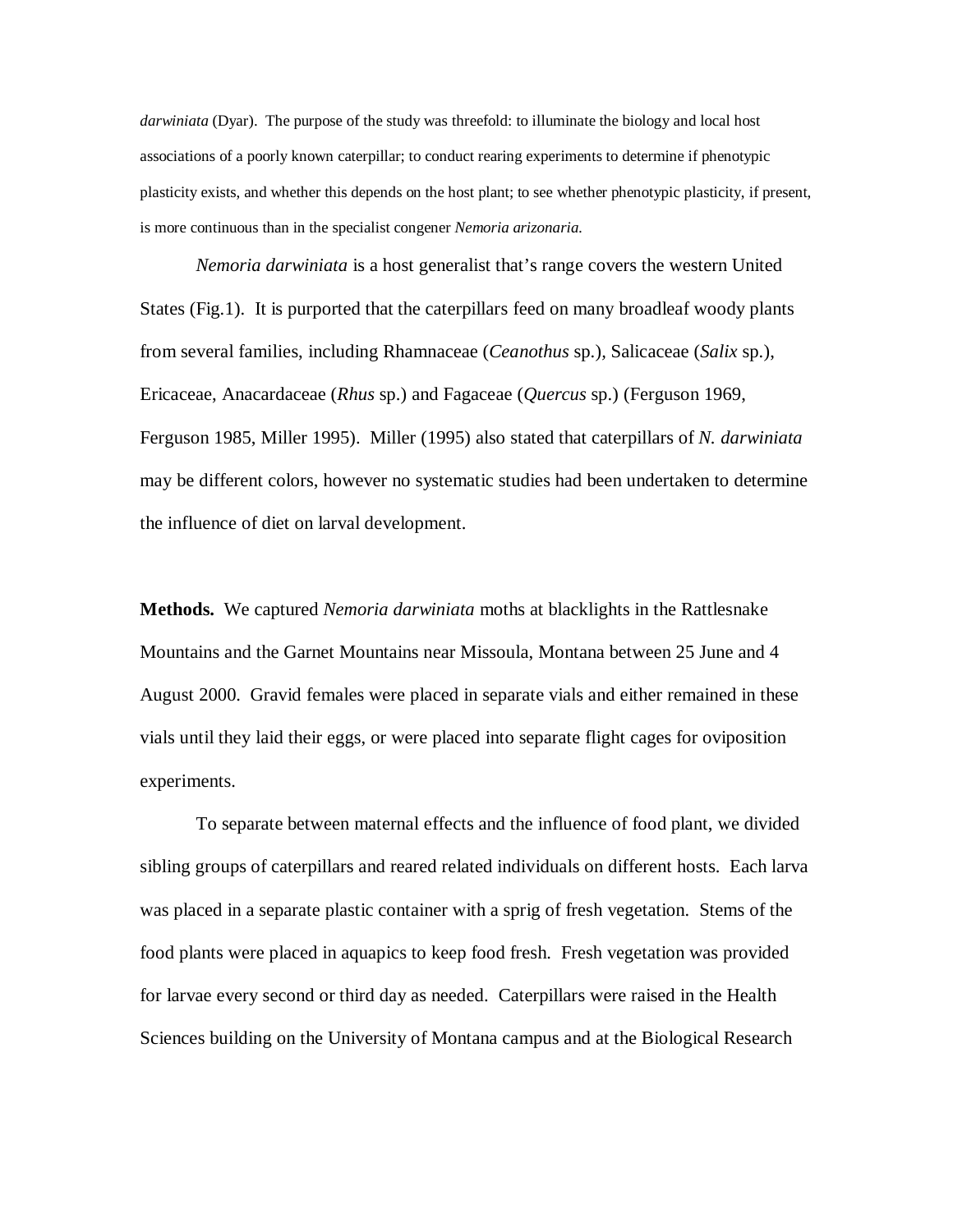Station at Fort Missoula. Larvae were examined on a regular basis during their development.

Because *Nemoria darwiniata* was reported to be a broad generalist from previous accounts (Miller 1995, Ferguson 1985, Ferguson 1969) we collected plants from a wide variety of plant families that were common where the adult moths were found, or that were in plant families that are known hosts of other closely related *Nemoria* species. The relative growth of each caterpillar was scored as follows: --, caterpillar did not eat or grow on treatment; +, caterpillar ate and grew on treatment, but did not pupate; +++, caterpillar ate, grew, and pupated on treatment.

**Results.** We captured thirteen gravid females (12 from Rattlesnake Mts., 1 from Garnet Mts.), and from the eggs raised 186 caterpillars on 30 species of plants (Table 1). Table 2 presents the number of larvae assigned to each treatment, their relative success on the treatment, and the general color(s) of the caterpillars assigned to the treatment. Caterpillars did not grow on 16 plant species, grew without pupating on nine plant species, and pupated on five plant species.

Caterpillars showed a remarkable range of coloration patterns, from ivory white to chocolatey brown, others were yellow, orange, tan, pale green, and silver (Plate 1). Generally, the color of the caterpillar matched its background well: an examination of figure 2 shows that most all of the lightest caterpillars (8/11) were fed the white or yellow flowers of *Ceanothus velutinus* or *Tilia* spp., most of the darkest caterpillars (4/7) were fed the leaves of *Crataegus douglasii* or *Amelanchier alnifolia*, and nearly all pale green or silver caterpillars (28/30) were fed the leaves of *Ceanothus velutinus*, *Salix scouleri*, or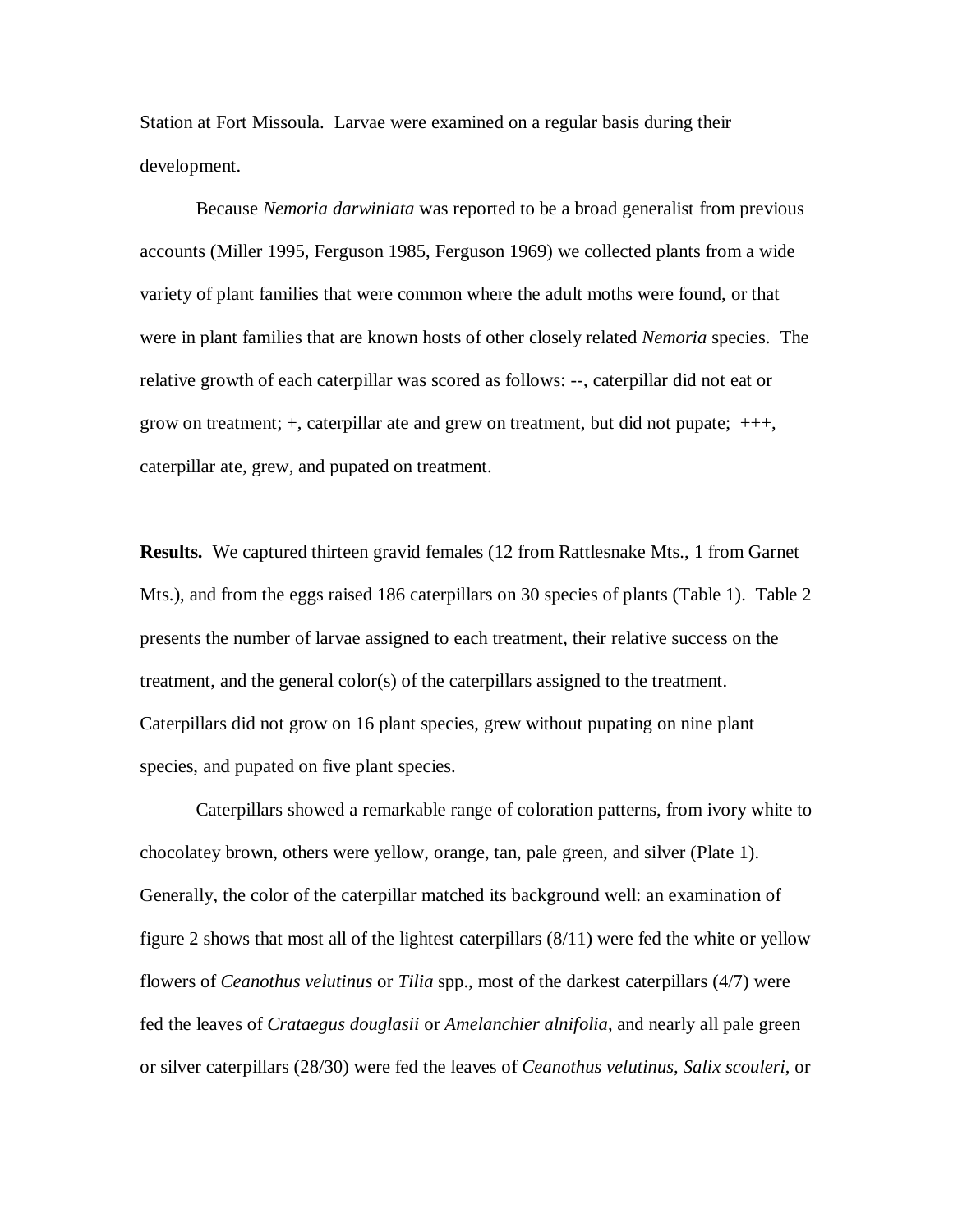*Rhus glabra*. Larvae that scored at least + were included in the statistical analysis regarding differences in color. For the purposes of the analysis, caterpillars were categorized as one of four colors: white, brown, pale green or silvery, or other. Caterpillars were also categorized by plant treatment; those placed on flowers were placed in group 1, those placed on *Crataegus douglasii* and *Amelanchier alnifolia* were placed in group 2, caterpillars eating the leaves of *Ceanothus velutinus, Salix scouleri,* and *Rhus glabra* were placed in group 3, and all others were placed in group 4. The differences in coloration due to plant treatment were significant well below the standard alpha level of 0.05 using a G-test: G-value= 101.42, with nine degrees of freedom.

Three general factors contributed to the overall appearance of the caterpillar: pigments beneath the epidermis throughout the caterpillar body, the pattern of darker pigments (likely to be melanins) present in the lateral surface the dorsolateral processes, and white "bumps" on the surface of the caterpillars skin (Fig. 2). These bumpy structures could create dramatic effects in the appearance of the caterpillars, highlighting the darker lateral pattern or obscuring it all together. The density and total number of bumps over the surface of the skin varied greatly between dark and light caterpillars. It is not known whether the white color of the bump is due to pigments or structural colors.

**Discussion.** The observed color variation in caterpillars of *Nemoria darwiniata* supported the prediction that a generalist will display both flexible and continuous phenotypic plasticity that does not match its background to the degree of a specialist congener. It should be noted that I treated color as a discrete variable in my statistical analysis; however, this does not imply that the variation in color was wholly discrete.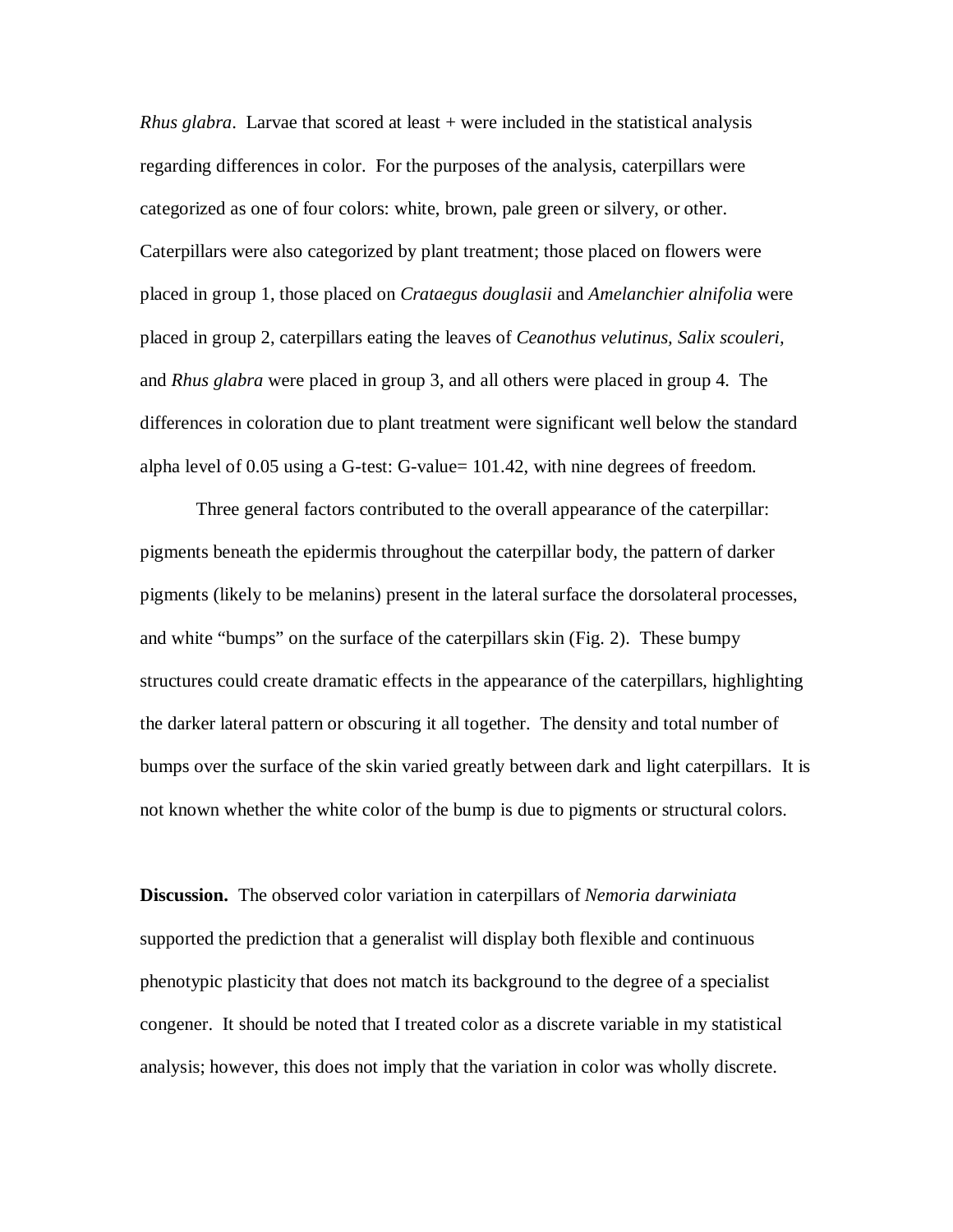Rather, I was unable to develop a method that quantified the observed variation, and opted instead to lump similar-looking caterpillars into groups. The individuals within a group were not identical, but variation within a group was much lower than the variation between groups.

The larval color morphology of *Nemoria darwiniata* was found to be dependent of the larval diet, however the exact environmental cue conferring morph induction remains unknown. In *Nemoria arizonaria*, the diet was limited to two parts (leaves or catkins) of the same closely related plant species, and morph induction was determined by chemical cues within the diet. In the case of *Nemoria darwiniata*, caterpillars ate fourteen different plant species (including both the flowers and leaves of two) from ten plant families. It seems less probable that *Nemoria darwiniata* would be able to track the chemistry of such diverse host plants for use as a cue in morph induction, but that it might use a cue that is wholly different than its congener would be equally astonishing.

*Nemoria darwiniata* is a broad host generalist with a broad geographic range, and separate populations of this species encounter different frequencies of their host plants in the local environment. In the Rattlesnake Mountains, *Nemoria darwiniata* was collected at a site where *Ceanothus velutinus* was an abundant shrub. The caterpillars reared from the eggs of females captured at this site performed well on both the flowers and plants of this species, but caterpillars from a site with a more abundant host may perform differently. Furthermore, if a mosaic of host performance and associations exists (see Thompson 1994 for the "Mosaic Theory of Coevolution"), there may also be a mosaic of cryptic color patterns. I think such an exploration of the geographic variation in *Nemoria*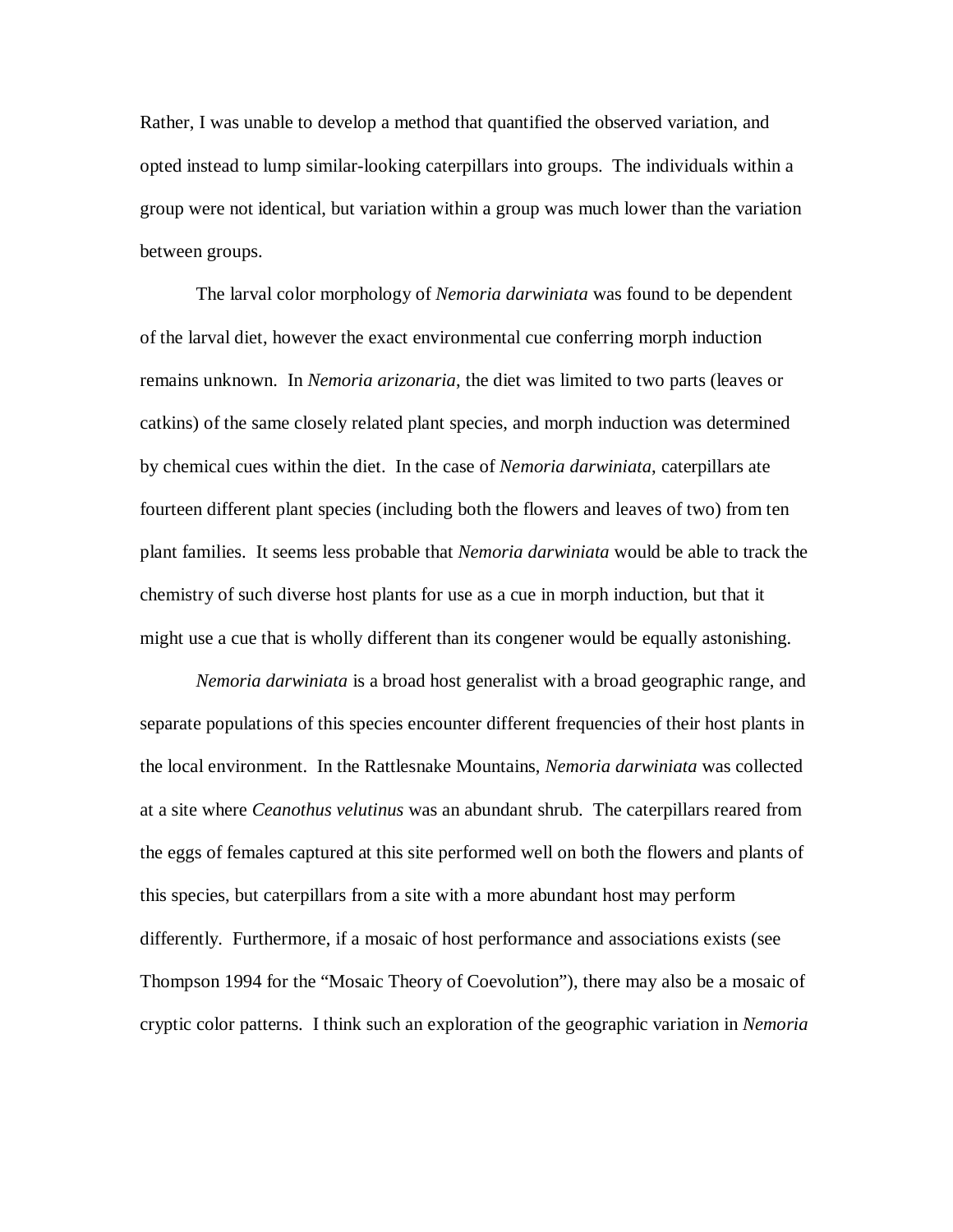*darwiniata* would shed brilliant light on the developmental plasticity possible for a broad host generalist.

**Acknowledgements.** Erika Scheuring, Brett Walker, and Erick, Robyn, and Ally Greene assisted with moth collection in the Rattlesnake Mountains. My advisor, Erick Greene collaborated with me in each stage of this project and was essential for its success. Mike Hillis of the USFS granted permission for collecting moths in the Lolo National Forest. An IBS-CORE Undergraduate Research Fellowship to Adam Ehmer funded this project through a grant from the Howard Hughes Medical Institute to the University of Montana.

#### **References cited.**

Bernays, E. A. and R. F. Chapman. 1994. Host-plant selection by phytophagous insects. Chapman and Hall. New York, NY.

Ehrlich, P. R. and P. H. Raven. 1964. Butterflies and plants: A study in coevolution. Evolution 18: 586- 608.

Emlen, D. J. 1994. Environmental control of horn length dimorphism in the beetle *Onthophagus acuminatus* (Coleoptera: Scarabaeidae). Proc. R. Soc. London, Ses B 256: 131-136.

Emlen, D. J. 1996. Artificial selection on horn length-body size allometry in the horned beetle *Onthophagus acuminatus* (Coleoptera: Scarabaeidae). Evolution 50: 1219-1230.

Emlen, D. J. 1997. Diet alters male horn allometry in the beetle *Onthophagus acuminatus* (Coleoptera: Scarabaeidae). Proc. R. Soc. London, Ses B 264: 567-574.

Farrell, B.D., C. Mitter, and D. J. Futuyma. 1991. Diversification at the insect-plant interface. BioScience 42: 34-42.

Farrell, B.D. 1998. "Inordinate Fondness" explained: why are there so many beetles? Science 281: 555- 559.

Ferguson, D. C. 1969. A revision of the moths in the subfamily Geometrinae of America North of Mexico (Insecta, Lepidoptera). Yale University.

Ferguson, D. C. 1985. The moths of America North of Mexico. Fascicle 18.1. Geometroidea Geometridae (PART). Wedge Entomological Research Foundation. Washington.

Funk, D. J., D. J. Futuyma, G. Orti, and A. Meyer. 1995. A history of host associations and evolutionary diversification for *Oprhaella* (Coleoptera: Chrysomelidae): new evidence from mitochondrial DNA. Evolution 49: 1008-1017.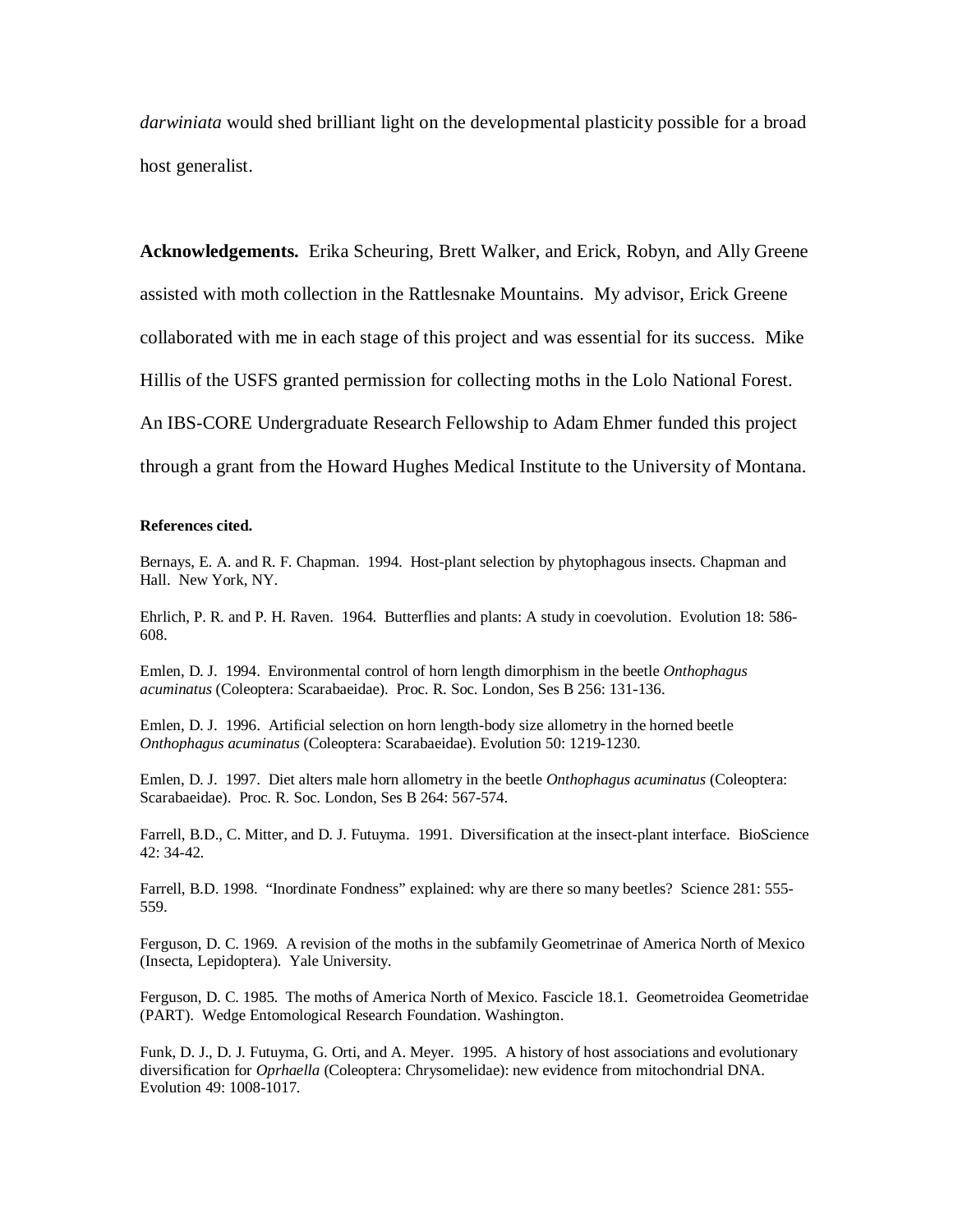Futuyma, D. J. G. Moreno. 1988. The evolution of ecological specialization. Ann. Rev. Ecol. Syst. 19: 207-33.

Greene, E. 1989. A diet-induced developmental polymorphism in a caterpillar. Science 243: 643-646.

Greene, E. 1996. Effect of light quality and larval diet on morph induction in the polymorphic caterpillar *Nemoria arizonaria* (Lepidoptera: Geometridae). Biol. J. Linn. Soc. 58: 277-285.

Greene, E. 1999. Phenotypic variation in larval development and evolution: polymorphism, polyphenism, and developmental reaction norms. *In* "The Origin and Evolution of Larval Forms" (eds. Hall, B. K. and M. H. Wake). pp. 379-410. Academic Press. San Diego, CA.

Kershaw, L., A. MacKinnion, and J. Pojar. 1998. Plants of the Rocky Mountains. Lone Pine Publishing. Edmonton, Alberta, CAN.

McFarland, N. 1988. Portraits of South Australian Geometrid Moths. Allen Press, Lawrence, Kansas.

Miller, J. C. 1995. Caterpillars of the Pacific Northwest forests and woodlands. FHM-NC-06-95. Morgantown, WV: USDA Forest Service, National Center of Forest Health Management.

Mitter, C., B. Farrell, and D. J. Futuyma. 1991. Phylogenetic studies of insect-plant interactions: insights into the genesis of diversity. TREE 6: 290-293.

Poulton, E. B. 1903. Experiments in 1893, 1894, and 1896 upon the colour-relation between lepidopterous larvae and their surroundings, and especially the effect of lichen-covered bark upon *Odonoptera bidentata, Gastropacha quercifolia,* etc. Trans. of the Entomol. Soc. Of London 1903: 311-374.

Thompson, J. N. 1994. The coevolutionary process. The University of Chicago Press. Chicago, IL.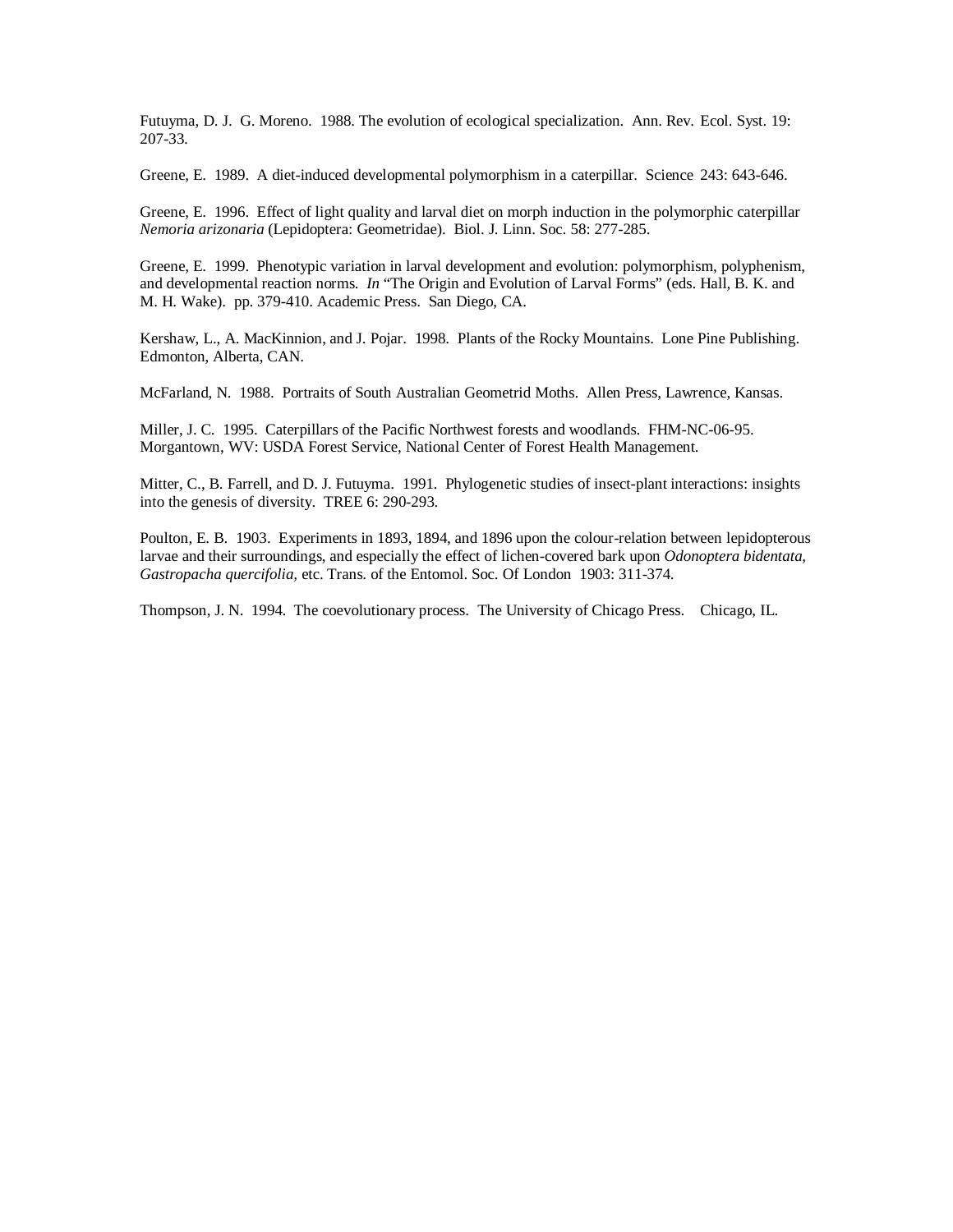**Table 1**. Plant species offered to caterpillars of *Nemoria darwiniata*. Plants were identified using Kershaw et al. (1998). \*Caterpillars were fed only leaves in this plant treatment; any flowers were removed from sprigs. \*\*Caterpillars were fed only flowers in this plant treatment; leaves were removed from sprigs.

| Family                              | Species               |  |  |
|-------------------------------------|-----------------------|--|--|
| Coniferaceae                        | Juniperus spp.        |  |  |
|                                     | Pinus ponderosa       |  |  |
|                                     | Pseudotsuga mensizii  |  |  |
| Saxifragaceae                       | Ribes aureum          |  |  |
|                                     | Ribes cereum          |  |  |
| Salicaceae                          | Populus trichocarpa   |  |  |
|                                     | Salix scouleriana     |  |  |
| Rhamnaceae                          | Ceanothus velutinus.  |  |  |
|                                     | leaves*               |  |  |
|                                     | Ceanothus velutinus.  |  |  |
|                                     | flowers**             |  |  |
| Elaegraceae                         | Sheperdia canadensis  |  |  |
| Rosaceae                            | Amelanchier alnifolia |  |  |
|                                     | Crataegus douglasii   |  |  |
|                                     | Holodiscus discolor   |  |  |
|                                     | Physocarpus           |  |  |
|                                     | malvaceus             |  |  |
|                                     | Prunus virginiana     |  |  |
|                                     | Rosa woodsii          |  |  |
|                                     | Rubus parvifolia      |  |  |
| Aceraceae                           | Acer glabrum          |  |  |
| Ulmaceae                            | Ulmus pumila          |  |  |
| Hydrangaceae                        | Philadelphus lewisii  |  |  |
| $\overline{\text{C}}$ aprifoliaceae | Lonicera spp.         |  |  |
|                                     | Symphoricarpus albus  |  |  |
| Fagaceae                            | Quercus macrocarpa,   |  |  |
|                                     | leaves*               |  |  |
|                                     | Quercus macrocarpa,   |  |  |
|                                     | catkins**             |  |  |
| Juglandaceae                        | Juglans major         |  |  |
| Betulaceae                          | Alnus incana          |  |  |
|                                     | Betula papyrifera     |  |  |
| Malvaceae                           | Tilia spp., leaves*   |  |  |
|                                     | Tilia spp., flowers** |  |  |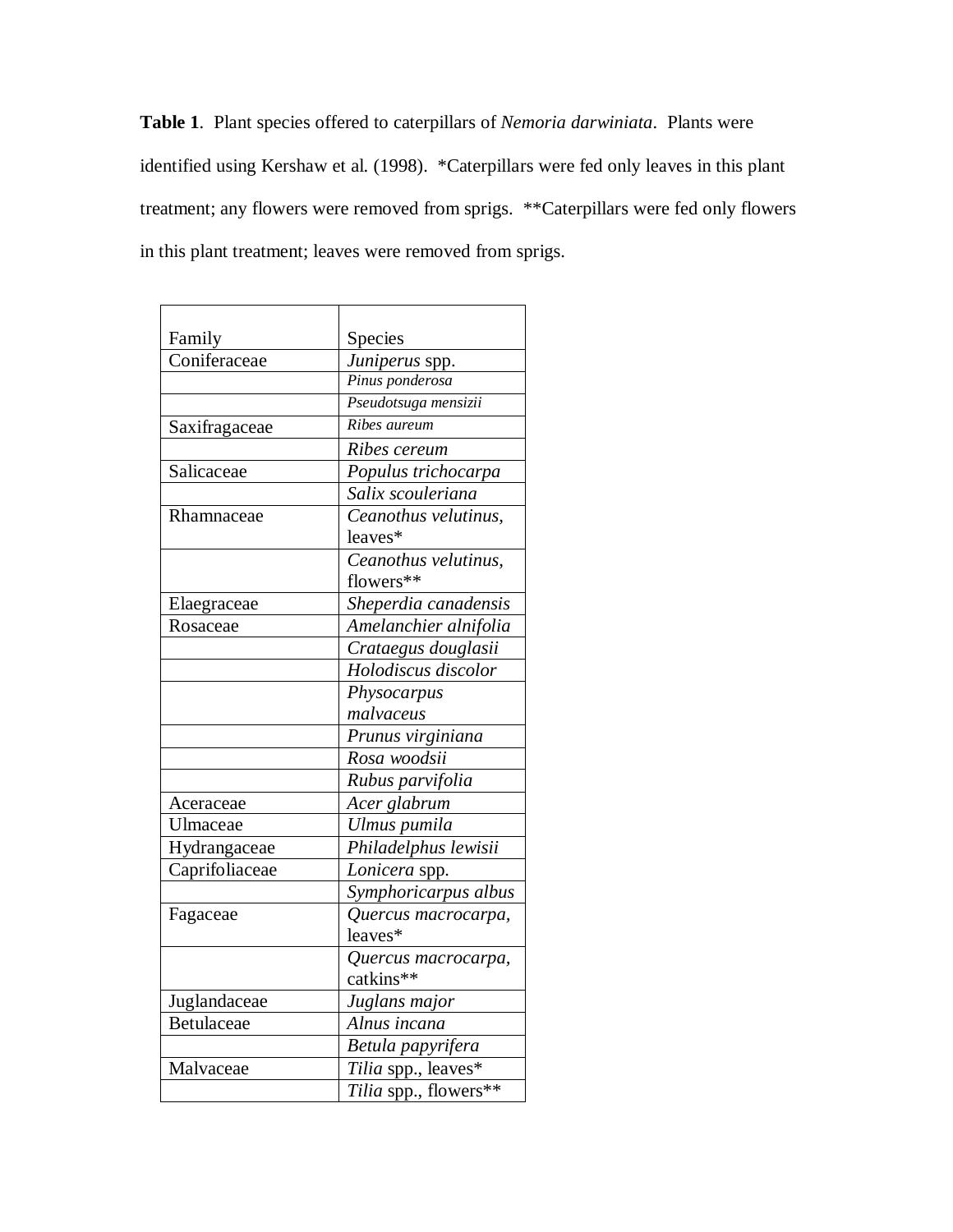| Anacardaceae | Rhus glabra         |
|--------------|---------------------|
|              | Rhus trilobata      |
| Ericaceae    | Arctostaphylos spp. |
|              | Vaccinium spp.      |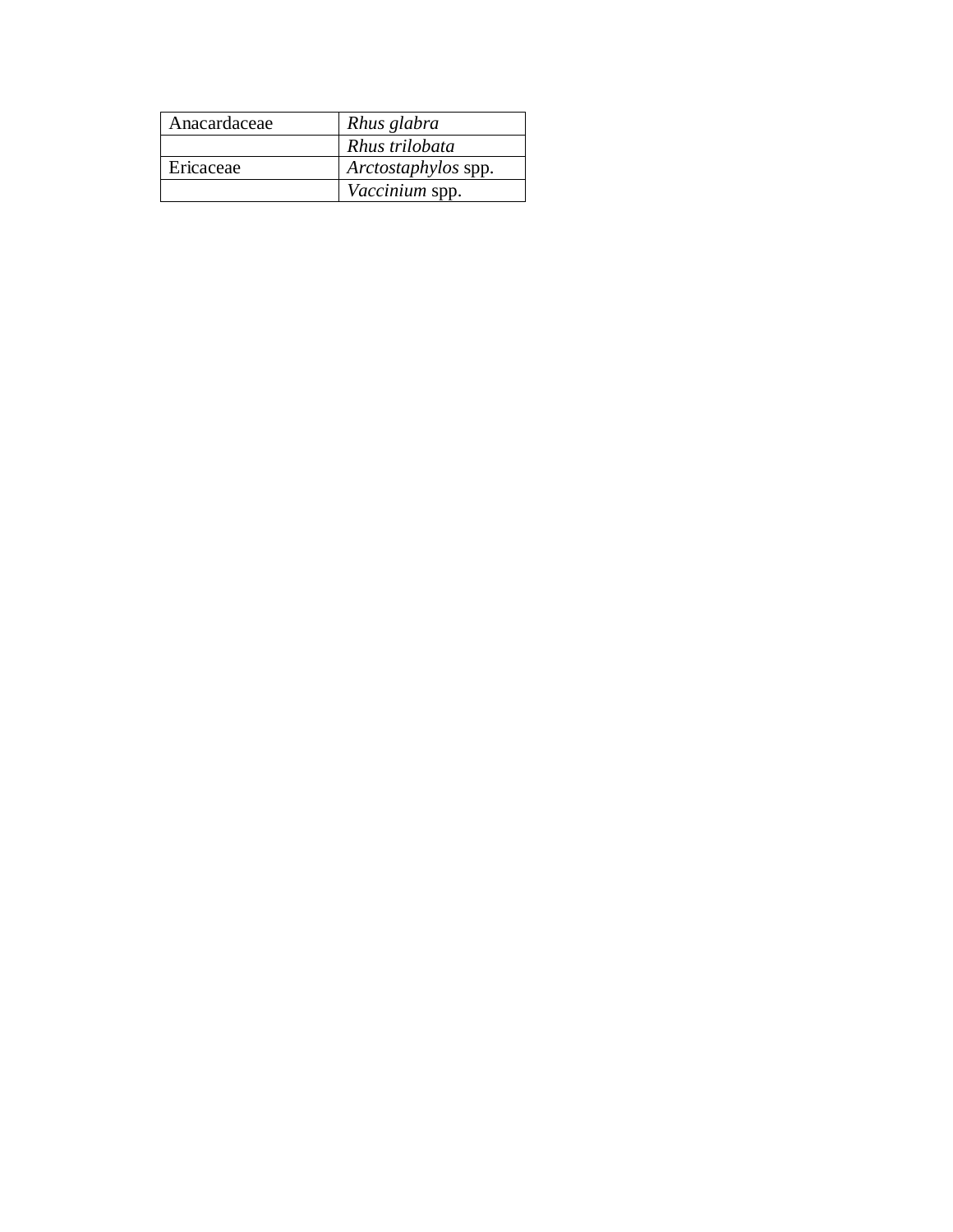**Table 2.** The relative growth and observed color variation in *Nemoria darwiniata*. The first column describes the treatment the caterpillar received, the second column lists the number of individual larvae placed on each treatment (the number in parentheses describes the number of sibling groups represented in the treatment), the third column describes the maximum relative achieved by an individual within a treatment (scoring is detailed in the text), and the final category describes the general color developed by the caterpillars in the treatment (the colors are arranged in descending order beginning with the most frequently observed).

| Treatment                       | $N(N \text{ sibling})$<br>groups) | Relative growth | Color(s)                                    |
|---------------------------------|-----------------------------------|-----------------|---------------------------------------------|
| Acer glabrum                    | 3(2)                              | $-$             | N/A                                         |
| Alnus incana                    | 2(2)                              |                 | N/A                                         |
| Amelanchier<br>alnifolia        | 6(5)                              | $\pm$           | <b>Brown</b>                                |
| Arctostaphylos spp.             | 12(8)                             | $+++$           | Tan, brown, pale green, yellow              |
| Betula papyrifera               | 4(3)                              | $\pm$           | Yellow, green                               |
| Ceanothus<br>velutinus, flowers | $\overline{5(5)}$                 | $+++$           | White                                       |
| Ceanothus<br>velutinus, leaves  | 21(10)                            | $+ + +$         | Silver, pale green, white, brown,<br>orange |
| Crataegus<br>douglasii          | 9(5)                              | $^{+++}$        | Yellow, brown, tan, green                   |
| Holodiscus<br>discolor          | 9(6)                              | $=$             | N/A                                         |
| Juglans major                   | 2(2)                              | $\equiv$        | N/A                                         |
| Juniperus spp.                  | 1(1)                              | $-$             | N/A                                         |
| Lonicera spp.                   | 5(4)                              | $\equiv$        | N/A                                         |
| Philadelphus<br>lewisii         | 8(6)                              |                 | N/A                                         |
| Physocarpus<br>malvaceus        | 5(4)                              | $=$             | N/A                                         |
| Pinus ponderosa                 | 3(3)                              |                 | N/A                                         |
| Populus<br>trichocarpa          | 6(6)                              | $\pm$           | Tan, yellow                                 |
| Prunus virginiana               | 3(3)                              | $=$             | N/A                                         |
| Pseudotsuga mensizii            | 7(6)                              |                 | N/A                                         |
| Quercus                         | 2(2)                              | $\pm$           | Tan                                         |